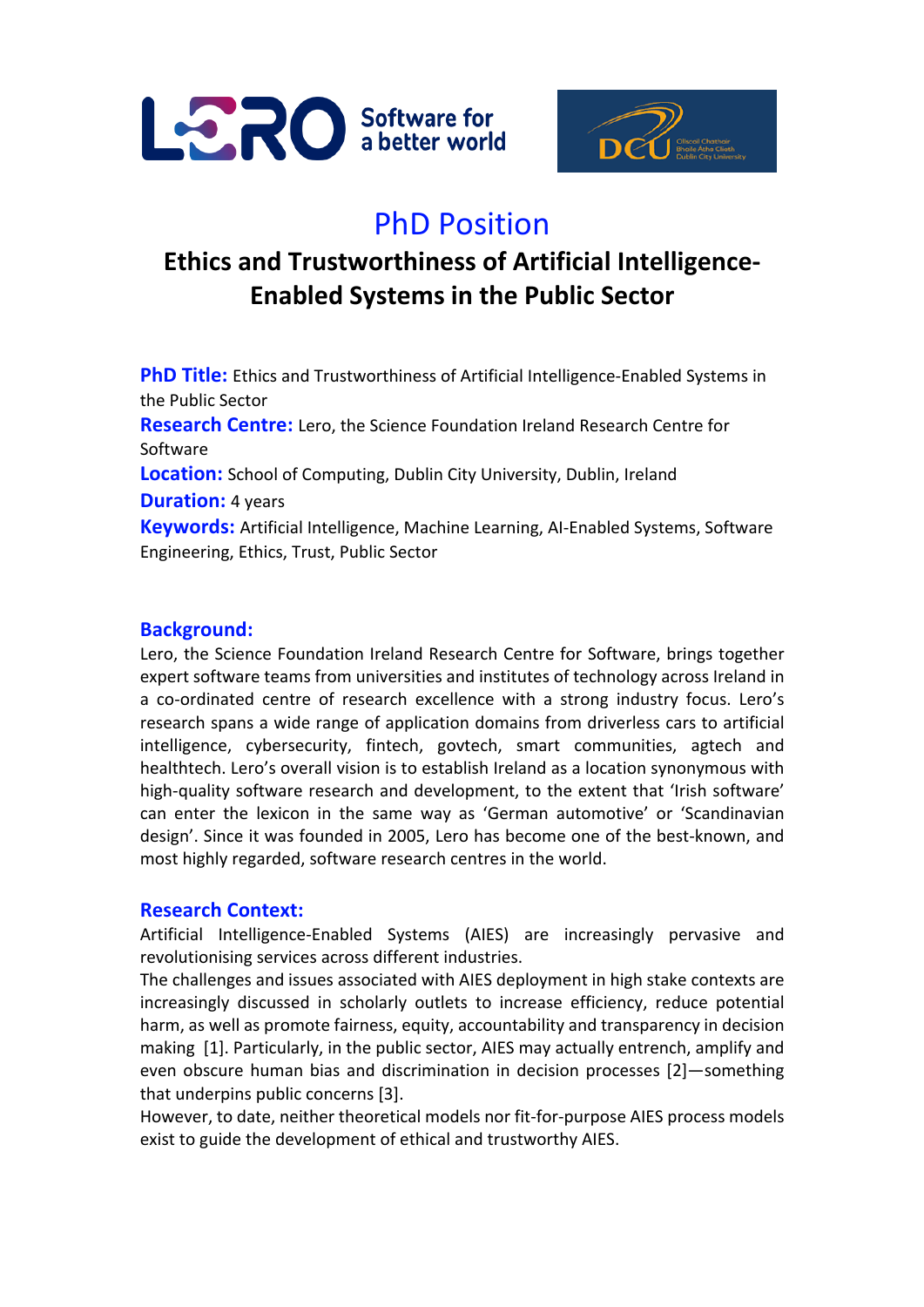# **PhD Objective:**

The goal of the PhD thesis is to examine how the development, test, and validation of fit-for-purpose AIES in the public sector could be evaluated from a multidisciplinary perspective to provide insights into their ethics and trustworthiness for different AIES stakeholders (e.g., the adopting organisations, end-users/the public, regulators, auditor).

#### **Relevant Readings:**

[1] Yerlikaya, S. and Erzurumlu, Y.Ö., 2021. Artificial Intelligence in Public Sector: A Framework to Address Opportunities and Challenges. *The Fourth Industrial Revolution: Implementation of Artificial Intelligence for Growing Business Success*, pp.201-216.

[2] Castelluccia, C. and Le Métayer, D., 2019. *Understanding algorithmic decision-making: Opportunities and challenges*. European Parliament.

[3] Drobotowicz, K., Kauppinen, M. and Kujala, S., 2021, April. Trustworthy AI Services in the Public Sector: What Are Citizens Saying About It?. In *International Working Conference on Requirements Engineering: Foundation for Software Quality* (pp. 99-115). Springer, Cham.

# **Eligibility:**

- First-class or upper second-class honour BSc (or MSc) in Computer Science, Software Engineering, Machine Learning, Data Analytics, or related fields
- EU national
- English Language Requirement:
	- o e.g., IELTS average score of 6.5
	- o See link for full list of acceptable proofs https://www.dcu.ie/registry/english-language-requirements-nonnative-speakers-english-registry

#### **Essential Skills:**

- Artificial Intelligence/Machine Learning/Data Analytics
- Computer programming
- Strong interpersonal and communication skills
- Problem solving and critical thinking

#### **Desirable skills:**

- Experience in Machine Learning
- Experience in Software Engineering
- Knowledge of Software Engineering methods
- Prototyping and programming
- Publication activities in relevant disciplines

#### **Benefits:**

The PhD position covers the payment of the PhD registration fees. The position also comes with a tax-free scholarship of €18,500 per year, an allowance for a PC, and funding for conference travel expenses.

The candidate will gain access to DCU student facilities and services (such as, clubs, concerts, sports centre, campus pubs, etc.).